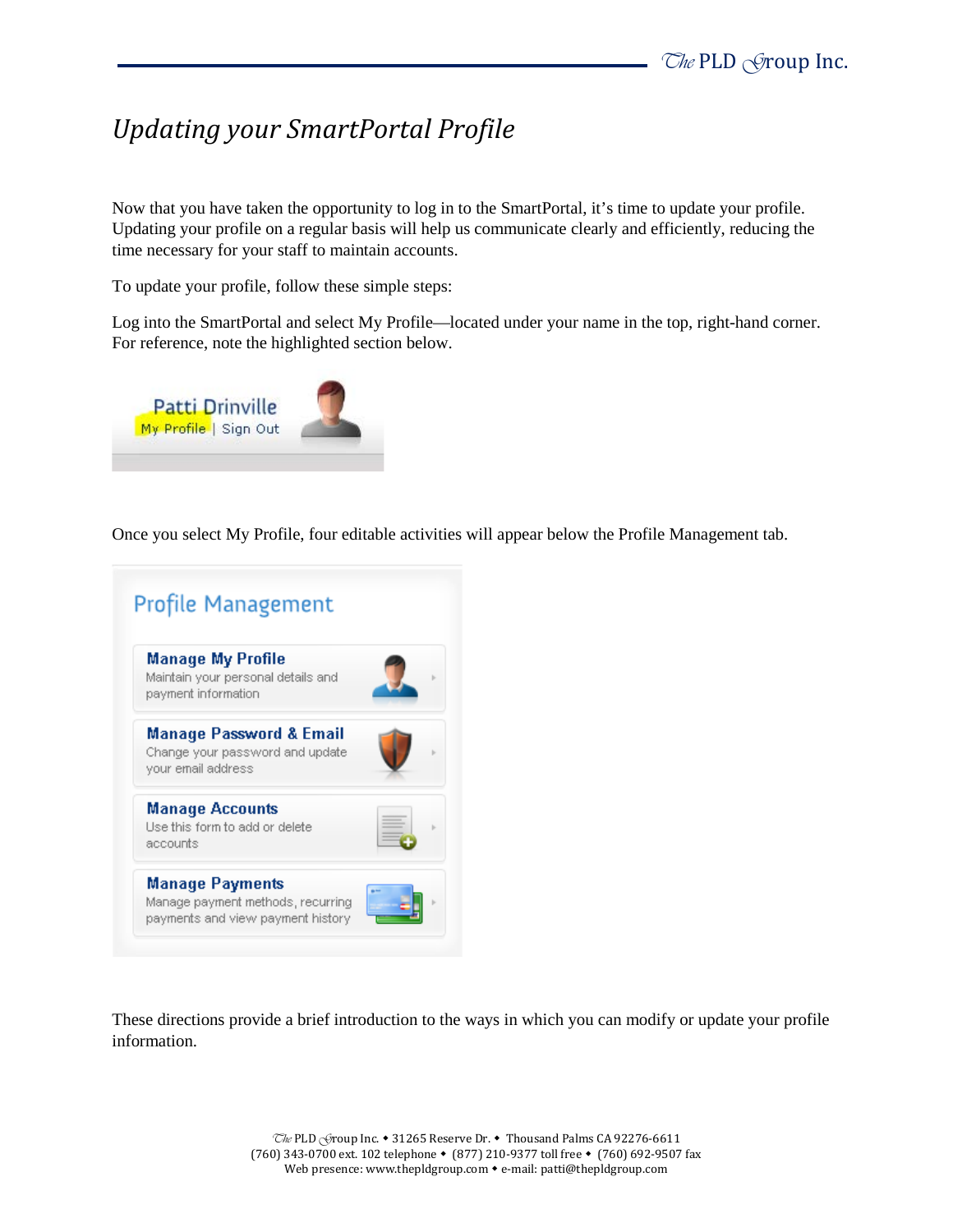

The Manage My Profile tab will allow you to update your phone number and/or to select if you wish to enroll in IVR (coming soon). While most of the fields are optional, the more information provided the more The PLD Group can customize your experience and meet your specific needs.

If you are updating your profile in our online bill payment/e-statement presentation; this is where you can uncheck the Email box if you no longer wish email notifications. That your statements are ready for viewing.



The Manage Password & Email tab will allow you to update passwords as well as the linked email address(es). Have you experienced staff changes? Do you want to ensure your information is secure? Establishing a habit of updating passwords frequently helps to protect you and your customers. In addition, ensuring the email address(es) on file link to the correct staff member will save you time and headaches in the future.